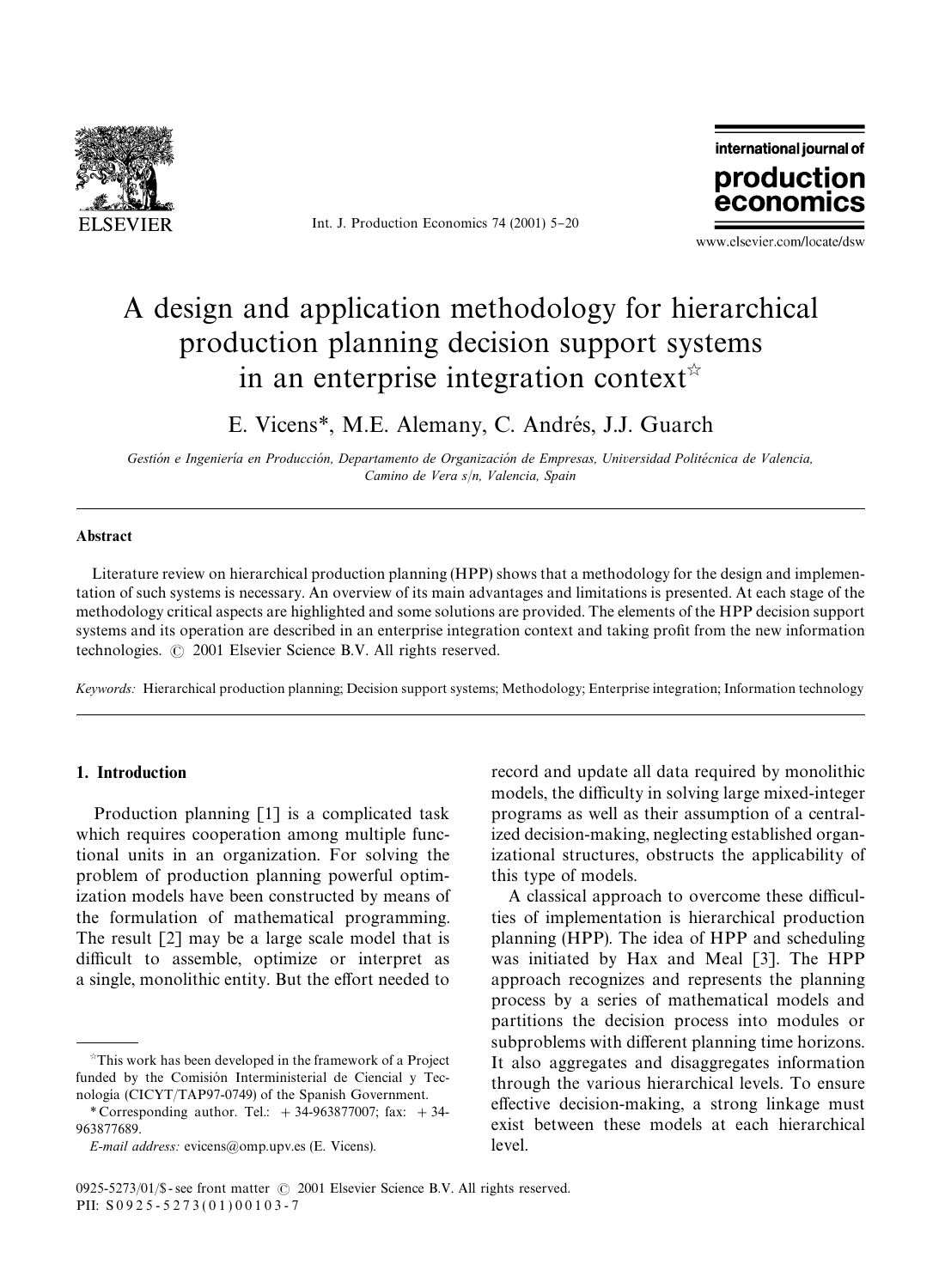In this paper we analyze (Section 2) the advantages and limitations of existing HPP systems. In Section 3 some concepts of enterprise integration are outlined. In Section 4 we establish a design and application methodology for HPP decision support systems in an integration enterprise context. This methodology tries to avoid some critical design and implementation aspects of such a system, analyzing the different approaches in the existing literature and proposing alternative methods. The purpose of this paper is to present the methodology for theoretical foundations. An application to the tile industry is nowadays being developed and the results will be provided in the sequel.

### 2. Advantages and limitations of HPP systems

Various HPP applications are reported in the literature such as: steel manufacturing [4–6], metal can manufacturing [7,8], metal parts fabrication [9] tile industry  $[10]$ , shoe production  $[11]$ , motor industry [12], detergent manufacturing company [13], milk powder manufacturing [14], furniture company [15], metal-mechanic company [16], batch size production [17] and multimachine environment [18].

The fundamental advantages of the hierarchical approach to complex problems are: reduction of complexity, coping with uncertainty, parallel with hierarchical organization of the physical system, improvement of the manager's overall insight due to the use of aggregated figures, reduced need for detailed information and better forecasting [19].

However, in spite of its advantages HPP has had a reduced application by managers. Its lack of acceptance may be in part a consequence of the major HPP limitations:

- 1. Each method has been observed to be "situation" dependent", that is, it is only suitable for a limited range of planning situations. Hence the identification of the most appropriate method and models to use can present problems to production planners because they are not directly transferrable to other planning situations [20].
- 2. Intrinsic difficulties of quantitative models: The mathematical procedures used by existing

methods are also complex for manufacturing management to understand; hence management is reluctant to use such techniques.

- 3. Insufficient communication between designers and users of a system and consequently inadequate implementation.
- 4. Models require specific types of data items that are difficult to collect and quantify (e.g. costs of recruitment and training of new staff, effects of redundancy on employee morale, productivity reductions resulting from working longer hours due to overtime and length of time required for a new employee to become fully productive in terms of both output rate and quality).
- 5. Amajor weakness in HPP systems is that they require reruns in case unexpected external or internal events occur [21]. Any cause (such as machine breakdowns, changes in firm orders) which endangers the validity of the current production plan leads to the regeneration of the entire plan.
- 6. Sequential solution of a hierarchy of subproblems may lead to suboptimatily, inconsistency or even infeasibility if one ignores the intimate way in which subproblems are related. For instance, it is not sufficient to have a good aggregate planning procedure and a good detailed planning procedure in a two-level hierarchy. Both models should be carefully integrated (consistency conditions, aggregation-disaggregation schemes).

It is our thought that some division of mental labour is needed and some form of hierarchical control is required. Consequently, it will be enough to appropriately enhance HPP paradigm, providing solutions to avoid some of the above mentioned pitfalls.

#### 3. Previous concepts of enterprise integration

The proposed methodology is developed in an enterprise integration (EI) context. EI is to facilitate materials, information, decisions and control flow throughout the organization, linking functions with information, resources, applications and people, with the goal of improving the enterprise